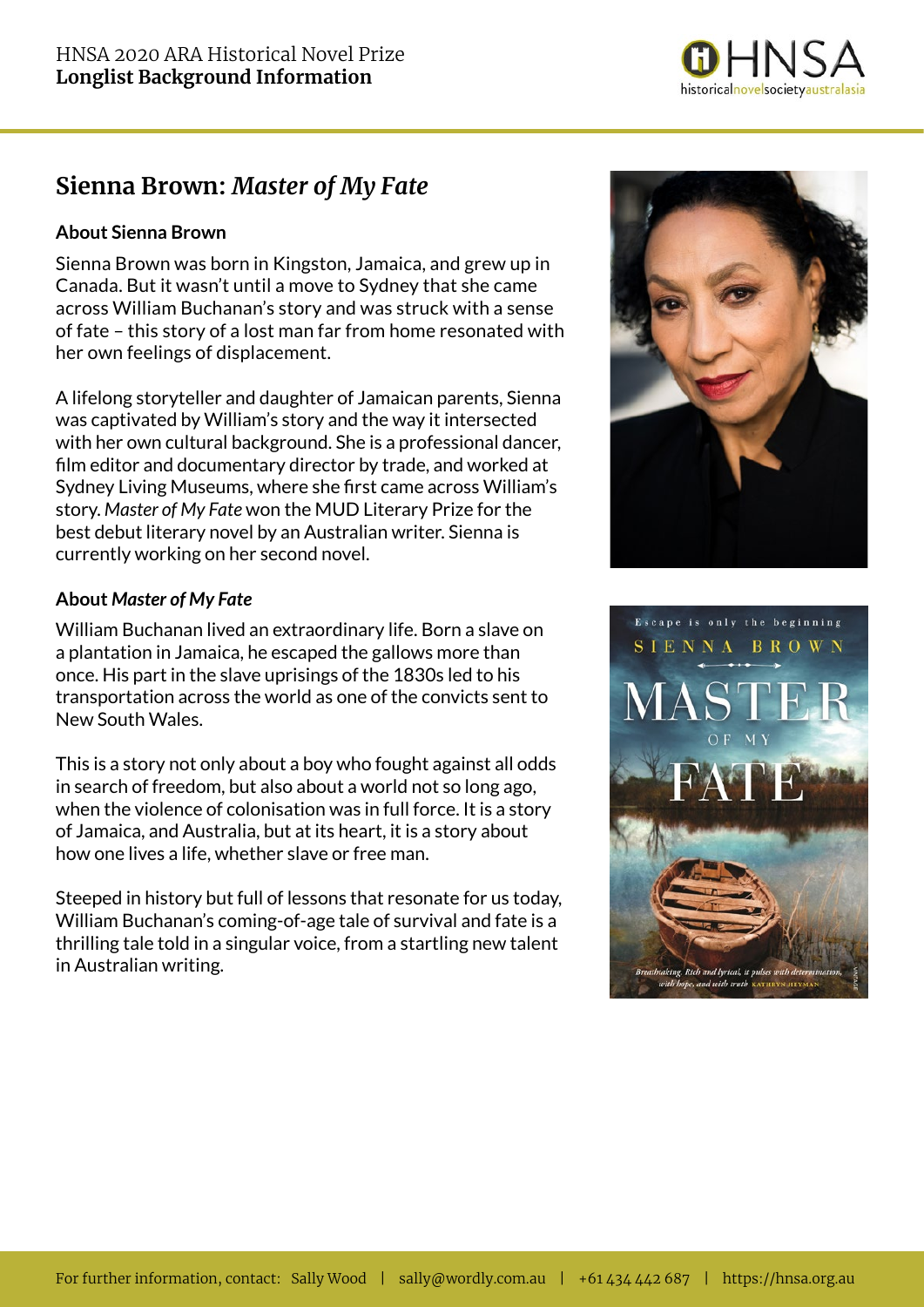

# **Nigel Featherstone:** *Bodies of Men*

### **About Nigel Featherstone**

Nigel Featherstone is an Australian writer who has been published widely. His works include the story collection *Joy* (2000), his debut novel *Remnants* (2005), and *The Beach Volcano* (2014), which is the third in a series of novellas. He wrote the libretto for *The Weight of Light*, a contemporary song cycle that had its world premiere in 2018.

He has held residencies at Varuna (Blue Mountains), Bundanon (Shoalhaven River), and UNSW Canberra at the Australian Defence Force Academy. He lives on the Southern Tablelands of New South Wales.

### **About** *Bodies of Men*

Egypt, 1941. Only hours after disembarking in Alexandria, William Marsh, an Australian lieutenant at twenty-one, is face down in the sand, caught in a stoush with the Italian enemy. He is saved by James Kelly, a childhood friend from Sydney and the last person he expected to see. But where William escapes unharmed, not all are so fortunate.

William is sent to supervise an army depot in the Western Desert, with a private directive to find an AWOL soldier: James Kelly. When the two are reunited, James is recovering from an accident, hidden away in the home of an unusual family - a family with secrets.

Together they will risk it all to find answers. Soon William and James are thrust headlong into territory more dangerous than either could have imagined.



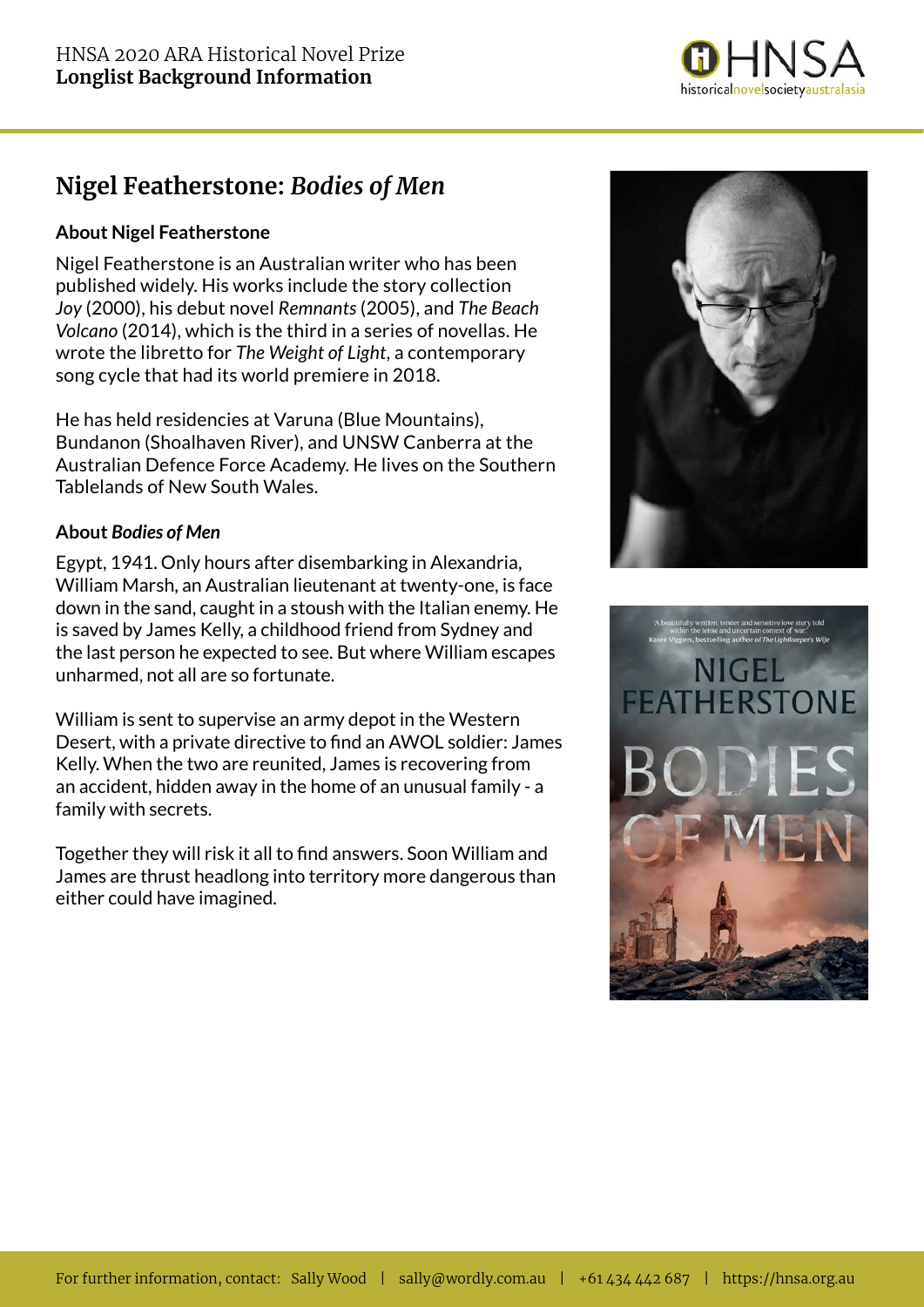

# **Catherine Jinks:** *Shepherd*

## **About Catherine Jinks**

Catherine Jinks was born in Brisbane, Australia in 1963. She grew up in Papua New Guinea and later studied medieval history at the University of Sydney. After working for several years in a bank, she married Peter Dockrill, a Canadian journalist, and lived for a short time in Nova Scotia, Canada. She is now a full-time writer, residing in the Blue Mountains of New South Wales with Peter and their daughter Hannah.

Catherine is a four-time winner of the Children's Book Council of Australia Book of the Year award, and has also won a Victorian Premier's Literature Award, the Adelaide Festival Award for Literature, the Ena Noel Award for Children's Literature and an Aurealis Award for Science Fiction. In 2001, she was presented with a Centenary Medal for her contribution to Australian Children's Literature.

## **About** *Shepherd*

Tom Clay was a poacher back in Suffolk. He was twelve when he was caught, tried and transported to New South Wales.

Now, assigned to a shepherd's hut out west, he is a boy among violent men. He keeps his counsel and watches over the sheep; he steers clear of blowhards like the new man, Rowdy Cavanagh. He is alert to danger, knowing he is a foreigner here – that the land resists his understanding.

The question is: how fast can he learn? Because a vicious killer named Dan Carver is coming for Tom and Rowdy. And if Tom can't outwit Carver in the bush – and convince Rowdy to keep his stupid mouth shut – their deaths will be swift and cruel.



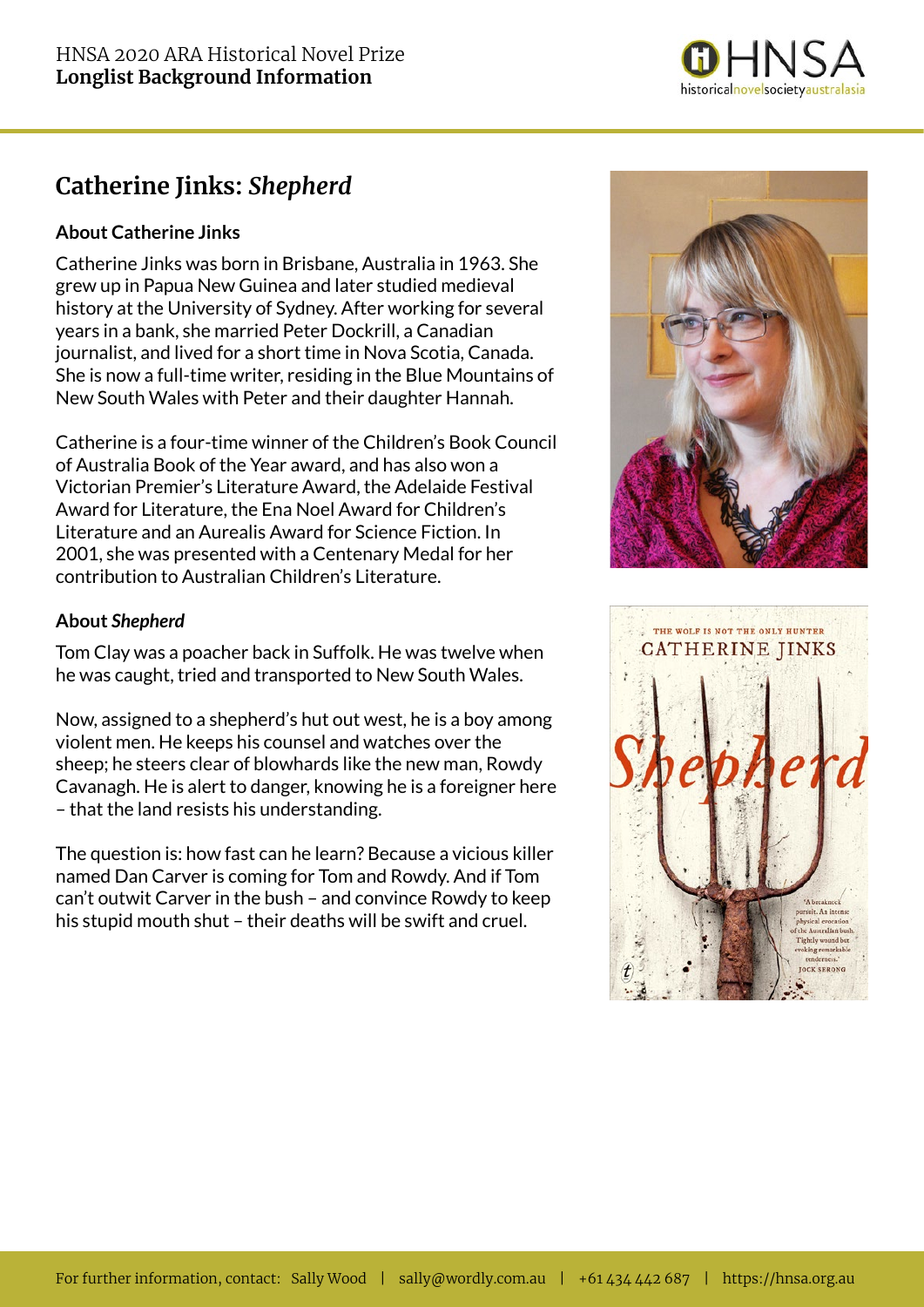

# **Mirandi Riwoe:** *Stone Sky Gold Mountain*

### **About Mirandi Riwoe**

Mirandi Riwoe is a Brisbane-based writer. Her novella *The Fish Girl* won Seizure's Viva la Novella prize and her debut novel, *She be Damned*, was released in 2017. Her work has appeared in Best Australian Stories, Review of Australian Fiction, Rex, Peril and Shibboleth and Other Stories, and she has received fellowships from the Queensland Literary Awards and Griffith Review. Mirandi has a PhD in Creative Writing and Literary Studies.

#### **About** *Stone Sky Gold Mountain*

Family circumstances force siblings Ying and Lai Yue to flee their home in China to seek their fortunes in Australia. Life on the gold fields is hard, and they soon abandon the diggings and head to nearby Maytown.

Once there, Lai Yue gets a job as a carrier on an overland expedition, while Ying finds work in a local store and strikes up a friendship with Meriem, a young white woman with her own troubled past. When a serious crime is committed, suspicion falls on all those who are considered outsiders.

Evoking the rich, unfolding tapestry of Australian life in the late nineteenth century, Stone Sky Gold Mountain is a heartbreaking and universal story about the exiled and displaced, about those who encounter discrimination yet yearn for acceptance.



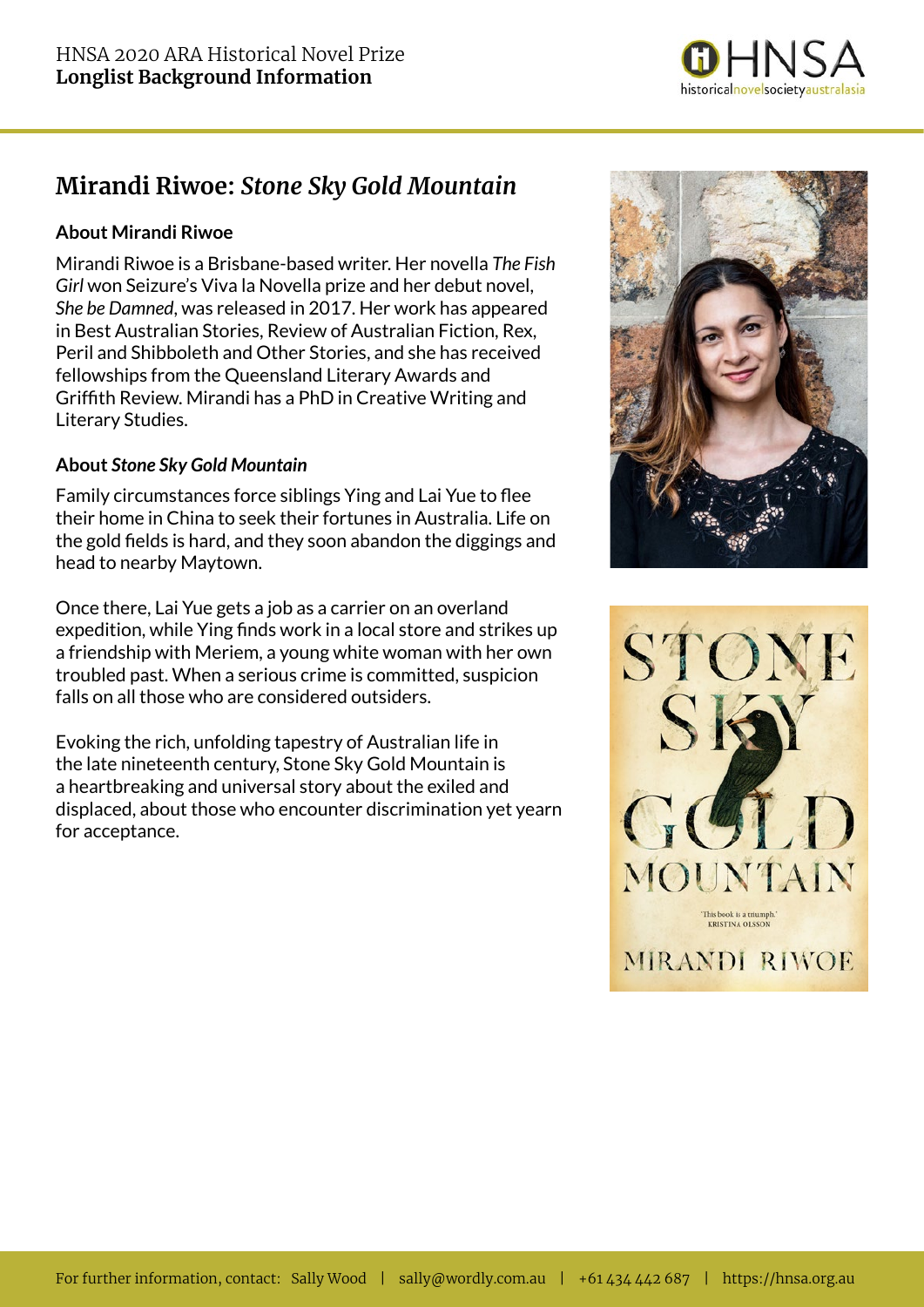

# **Dominic Smith:** *The Electric Hotel*

## **About Dominic Smith**

Dominic grew up in Sydney, Australia and now lives in Seattle, Washington. He is the author of four novels, including T*he Last Painting of Sara de Vos*, which was a New York Times Bestseller and a New York Times Book Review Editors' Choice. Sold into more than a dozen countries, the novel was chosen as a best book of 2016 by Amazon, Slate, the San Francisco Chronicle, and Kirkus Reviews.

In Australia, the novel won the Fiction Indie Book of the Year Award from the Independent Booksellers Association and was named the Literary Fiction Book of the Year as part of the Australian Book Industry Awards.

His other novels include: *The Mercury Visions of Louis Daguerre*, *The Beautiful Miscellaneous*, and *Bright and Distant Shores*.

Dominic serves on the fiction faculty in the Warren Wilson MFA Program for Writers and has taught at the University of Texas at Austin, Southern Methodist University, and Rice University.

#### **About** *The Electric Hotel*

*The Electric Hotel* winds through the nascent days of cinema in Paris and Fort Lee, New Jersey— America's first movie town—and on the battlefields of Belgium during World War I. A sweeping work of historical fiction, it shimmers between past and present as it tells the story of the rise and fall of a prodigious film studio and one man's doomed obsession with all that passes in front of the viewfinder.



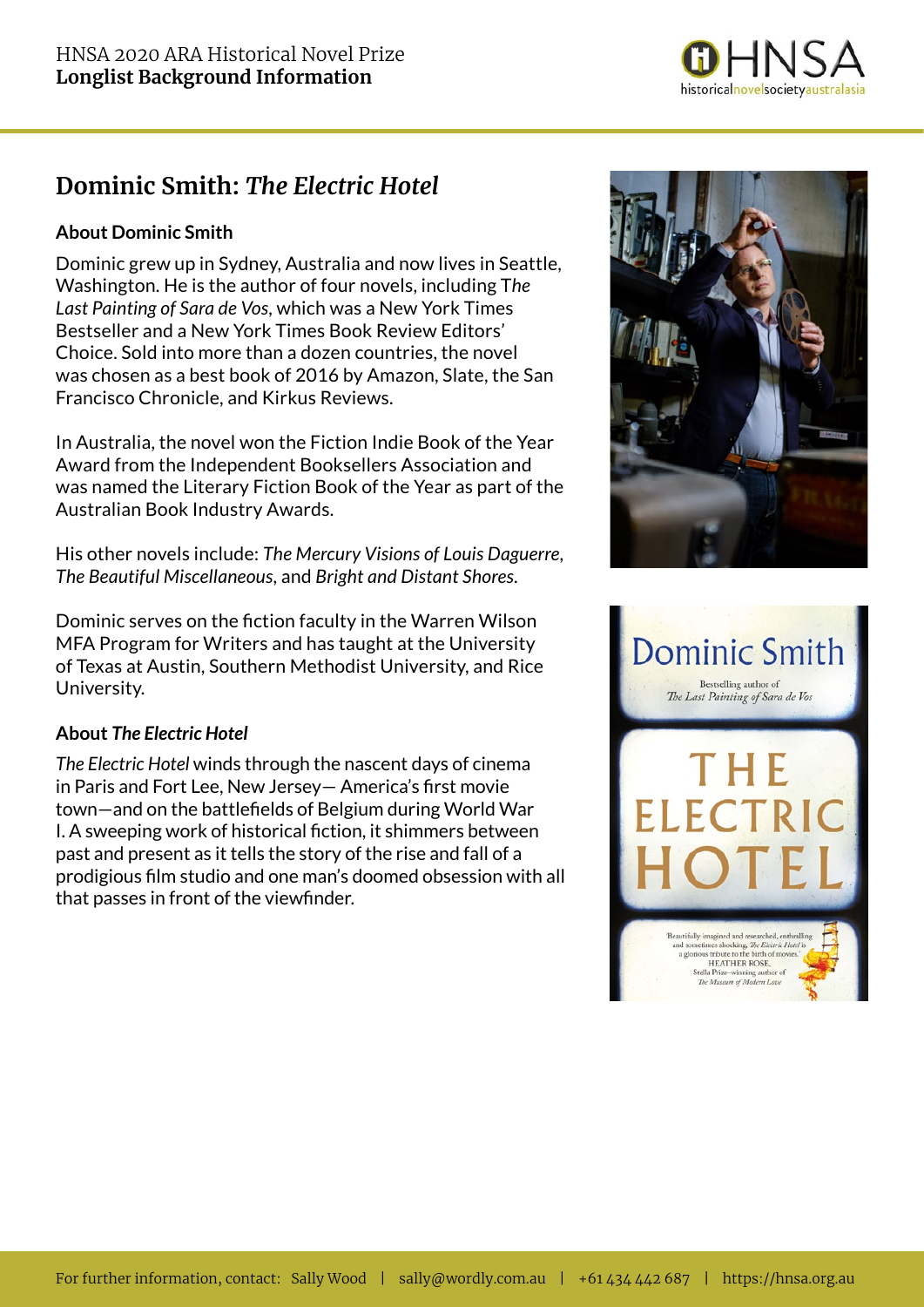

## **Christos Tsiolkas:** *Damascus*

## **About Christos Tsiolkas**

Christos Tsiolkas is the author of six novels, including Loaded, which was made into the feature film Head-On, The Jesus Man and Dead Europe, which won the 2006 Age Fiction Prize and the 2006 Melbourne Best Writing Award, as well as being made into a feature film. His fourth novel, the international bestseller The Slap, won Overall Best Book in the Commonwealth Writers' Prize 2009, was shortlisted for the 2009 Miles Franklin Literary Award, longlisted for the 2010 Man Booker Prize and won the Australian Literary Society Gold, as well as the 2009 Australian Booksellers Association and Australian Book Industry Awards Books of the Year. Christos's fifth novel Barracuda was shortlisted for the ALS Gold Medal and the inaugural Voss Literary Prize. The Slap and Barracuda were both adapted into celebrated television series. Christos's acclaimed collection of short stories, Merciless Gods, was published in 2014 and his critical literary study On Patrick White came out in 2018. He is also a playwright, essayist and screen writer. He lives in Melbourne.

#### **About** *Damascus*

Christos Tsiolkas' stunning new novel *Damascus* is a work of soaring ambition and achievement, of immense power and epic scope, taking as its subject nothing less than events surrounding the birth and establishment of the Christian church. Based around the gospels and letters of St Paul, and focusing on characters one and two generations on from the death of Christ, as well as Paul (Saul) himself, *Damascus* nevertheless explores the themes that have always obsessed Tsiolkas as a writer: class, religion, masculinity, patriarchy, colonisation, exile; the ways in which nations, societies, communities, families and individuals are united and divided it's all here, the contemporary and urgent questions, perennial concerns made vivid and visceral.

In *Damascus*, Tsiolkas has written a masterpiece of imagination and transformation: an historical novel of immense power and an unflinching dissection of doubt and faith, tyranny and revolution, and cruelty and sacrifice.



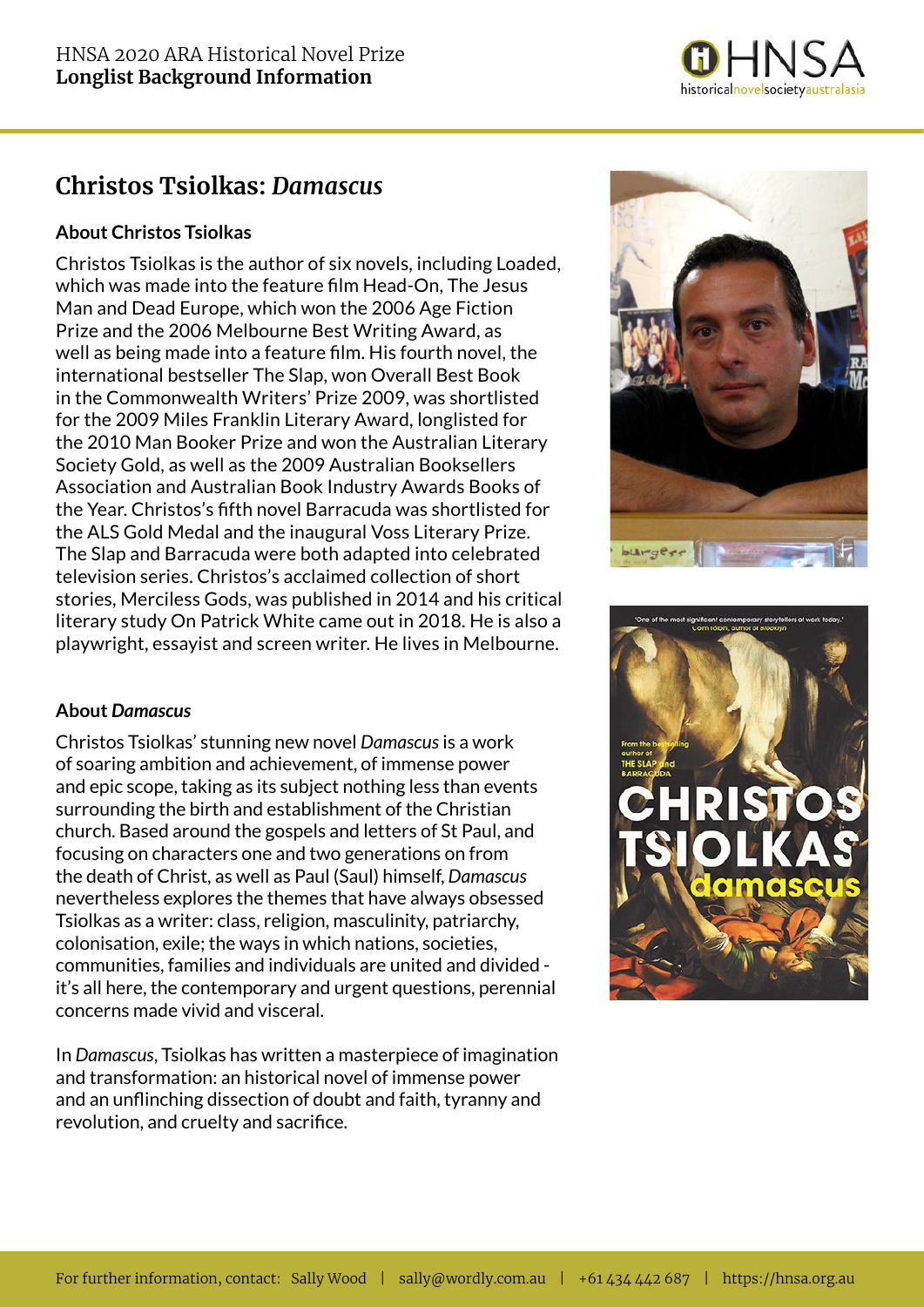

# **Pip Williams:** *The Dictionary of Lost Words*

### **About Pip Williams**

Pip was born in London, grew up in Sydney and now calls the Adelaide Hills home. She is co-author of the book *Time Bomb: Work Rest and Play in Australia Today* and in 2017 she wrote *One Italian Summer*, a memoir of her family's travels in search of the good life, which was published with Affirm Press to wide acclaim. Pip has also published travel articles, book reviews, flash fiction and poetry.

In *The Dictionary of Lost Words* she combines her talent for historical research with beautiful storytelling. She has delved into the archives of the Oxford English Dictionary and found a tale of missing words and the lives of women lived between the lines.

#### **About** *The Dictionary of Lost Words*

In 1901, the word bondmaid was discovered missing from the Oxford English Dictionary. This is the story of the girl who stole it.

Motherless and irrepressibly curious, Esme spends her childhood in the Scriptorium, a garden shed in Oxford where her father and a team of lexicographers are gathering words for the very first Oxford English Dictionary. Esme's place is beneath the sorting table, unseen and unheard.

One day, she sees a slip containing the word bondmaid flutter to the floor unclaimed. Esme seizes the word and hides it in an old wooden trunk that belongs to her friend, Lizzie, a young servant in the big house. Esme begins to collect other words from the Scriptorium that are misplaced, discarded or have been neglected by the dictionary men. They help her make sense of the world.

Over time, Esme realises that some words are considered more important than others, and that words and meanings relating to women's experiences often go unrecorded. She begins to collect words for another dictionary: The Dictionary of Lost Words.